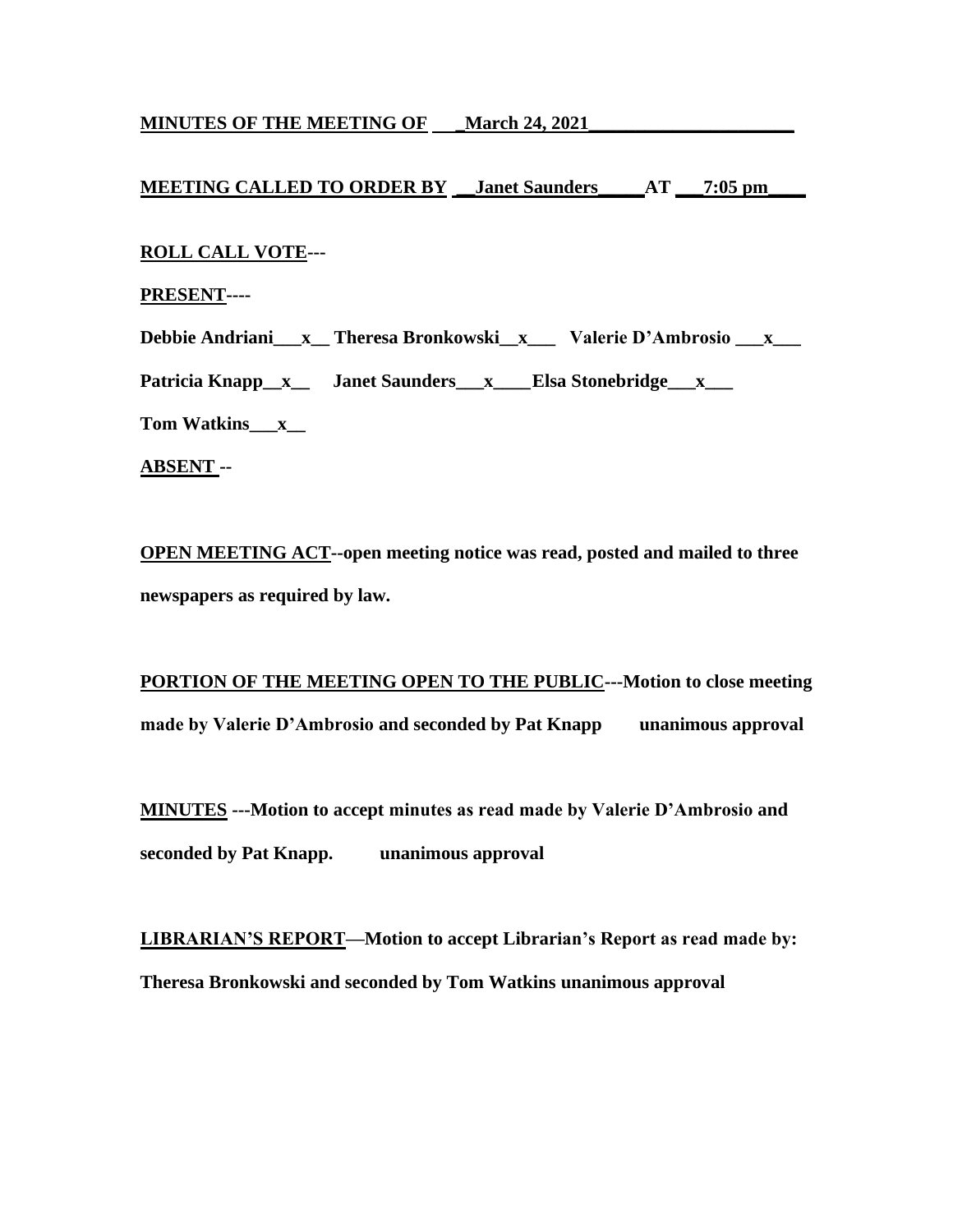## **CORRESPONDENCE:**

- **1. Email from patron regarding Dr. Seuss Books. Six books in question will be pulled from shelves and put in reference.**
- **2. Citation from Senator Kristin Corrado regarding collecting food for food drive.**
- **3. N.J. Annual Survey Certification completed and sent out March 10, 2021.**
- **4. COVID 19 Pandemic message from Mayor John Coiro regarding Library staff helping people get vaccination appointments.**
- **5. Email from Timothy Tracy, Vice Principal of Washington Park School and from Passaic Valley H.S. thanking for presentation by Diana and Brian.**

## **OLD BUSINESS:**

**1. New Jersey Library Construction Bond Act waiting for signed contract.**

## **NEW BUSINESS:**

- **1. Library Reopening Plan: Staff is ready to open. Hoping to reopen April 19, 2021 with additional cleaning, limiting computer access and number of computers.**
- **2. Facilities Update: Had another roofer evaluate roof. AC is not functioning. Pipe repaired. Problem with ants.**
- **3. Materials, Outreach, Programming Purchases & Services Update: Diana and Brian have been doing programs. Need to purchase Ipads, receipt printer.**
- **4. PALS Plus: Resolution**
- **5. Personnel & Volunteers: No volunteers at this time.**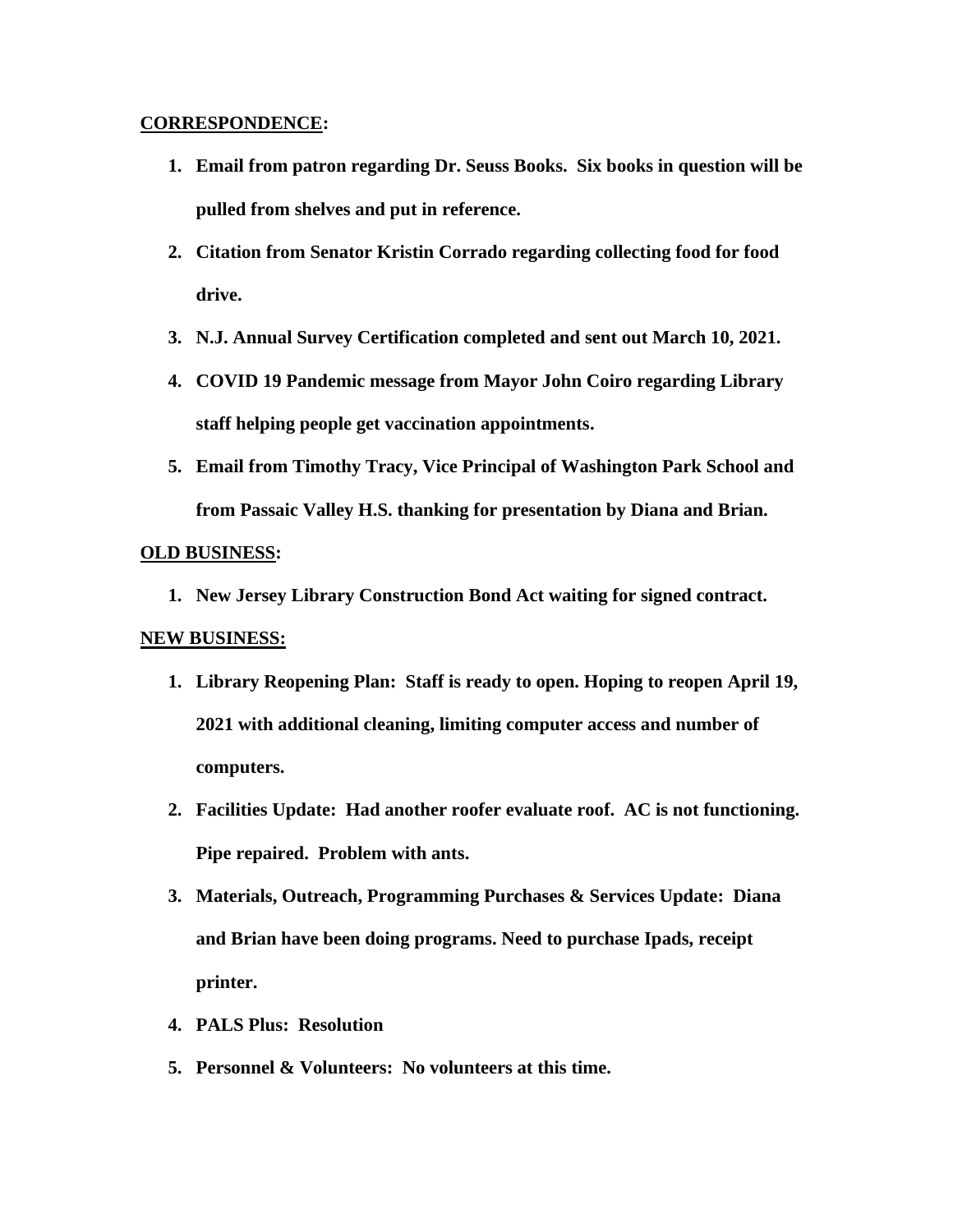## **FRIENDS OF THE LIBRARY:**

**1. Spring fundraiser: Would like to have a Bingo fundraiser.**

#### **FOUNDATION:**

- **1. Irish Dinner Recap: sold 435 dinners and made a profit of \$4200.00.**
- **2. 50/50 at the Totowa Car Show.**
- **3. Barbecue Dinner Fundraiser.**

#### **INANCIAL REPORT:**

**1. Motion to accept monthly financial report for March made by Valerie** 

**D'Ambrosio seconded by Pat Knapp.** 

**Roll Call: Debbie Andriani; yes. Theresa Bronkowski; yes.** 

**Valerie D'Ambrosio; yes. Patricia Knapp; yes. Janet Saunder; yes.** 

**Elsa Stonebridge; yes. Tom Watkins; yes.**

**2. Motion to pay bills for March awaiting approval made by Theresa** 

**Bronkowski seconded by Valerie D'Ambrosio..** 

**Roll Call: Debbie Andriani; yes. Theresa Bronkowski; yes.** 

**Valerie D'Ambrosio; yes. Patricia Knapp; yes. Janet Saunder; yes.** 

**Elsa Stonebridge; yes. Tom Watkins; yes.**

**3. 2021 Salary Guide & 2021 Budget: Finance committee needs to meet.**

#### **ANNOUNCEMENTS:**

- **1. Shredding event will be in April.**
- **2. Farmers Market: Fridays, food trucks, possible local restaurants. May 14th- July 29th .**
- **3. Town Wide Garage Sale September 25, 2021.**
- **4. Next Board of Trustee Meeting April 21, 2021.**